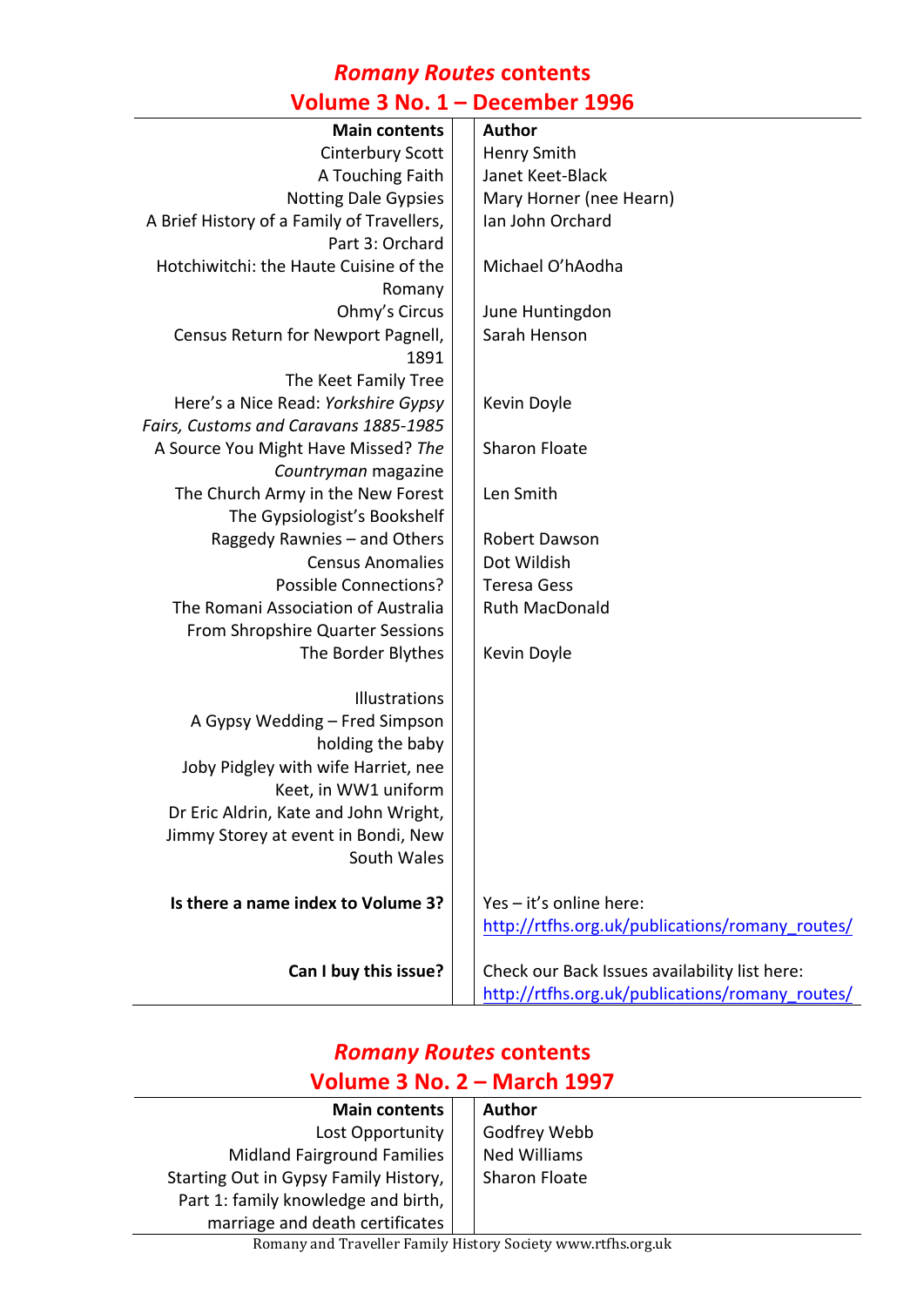| An Unusual Nickname                        | <b>Robert Dawson</b>                            |
|--------------------------------------------|-------------------------------------------------|
| A Brief History of a Family of Travellers, | Ian John Orchard                                |
| Part 4                                     |                                                 |
| An Orchard Family Tree                     |                                                 |
| A Letter from Henry (Smith)                |                                                 |
| Gloucestershire County Gaol Records -      | Sue Vanstone                                    |
| some extracts                              |                                                 |
| Some Shropshire baptisms                   | John Andrews                                    |
| <b>Riley Boswell</b>                       | <b>Ruth MacDonald</b>                           |
| A Gypsy Grave at Itchen Abbas: John        | Janet Keet-Black                                |
| Smith alias Hughes                         |                                                 |
| <b>Darnity Draper</b>                      | <b>Dianne Sutton</b>                            |
| A Tribute to Percy Lock                    | Raymond Lock                                    |
| Inquest on Caroline Bridges                | Mary Horner (nee Hearn)                         |
| The Gypsiologist's Bookshelf               |                                                 |
| <b>Financial Statement</b>                 |                                                 |
| A Centenarian: Thomas Penfold, died        |                                                 |
| 1937                                       |                                                 |
|                                            |                                                 |
| <b>Illustrations</b>                       |                                                 |
| Louie and Rachel Orchard with their        |                                                 |
| mother Betsy Orchard nee Penfold,          |                                                 |
| c1900, Plymouth                            |                                                 |
| Henry Crocker, Thomas Orchard,             |                                                 |
| Nelson Crocker, c1931                      |                                                 |
| WW1 soldiers: Sonner Barney (holding       |                                                 |
| gun), great-uncle of Joyce Warren, and     |                                                 |
| son of Ammoline Barney and Britannia       |                                                 |
| Ayres                                      |                                                 |
|                                            |                                                 |
| Is there a name index to Volume 3?         | Yes - it's online here:                         |
|                                            | http://rtfhs.org.uk/publications/romany routes/ |
|                                            |                                                 |
| Can I buy this issue?                      | Check our Back Issues availability list here:   |
|                                            | http://rtfhs.org.uk/publications/romany_routes/ |

## *Romany Routes* **contents Volume 3 No. 3 – June 1997**

| <b>Main contents</b>                   |  | <b>Author</b>       |
|----------------------------------------|--|---------------------|
| <b>Obituary: Peter John Shallcross</b> |  |                     |
| The Traveller's Daughter: Harriet      |  | Carolyn J. Prola    |
| Wallser                                |  |                     |
| <b>Shared Memories</b>                 |  | <b>Teresa Gess</b>  |
| 'Old Tin Can': John Penfold            |  | Ian John Orchard    |
| Starting Out in Gypsy Family History,  |  | Janet Keet-Black    |
| Part 2: census returns                 |  |                     |
| Multiple Marriage at Holybourne        |  | Alan McGowan        |
| Thomas Loveridge DMC                   |  | Christine M. Clarke |
| A Not So Grave Inscription: James      |  |                     |
| Smith, Turvey, Bedfordshire            |  |                     |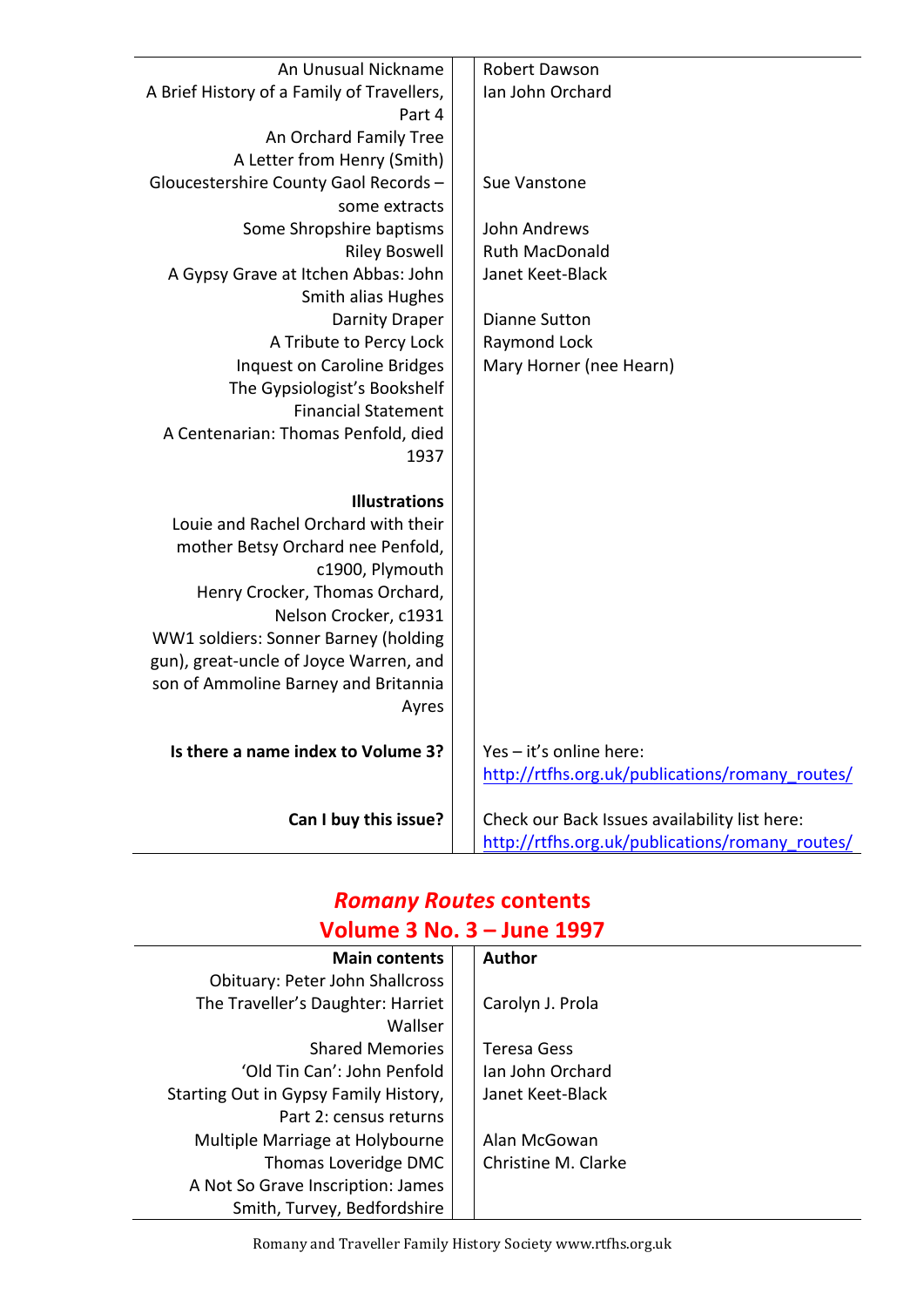| The Tale of Cinderella (Webb)                  | Chrissy Norman                                  |
|------------------------------------------------|-------------------------------------------------|
| Gypsies in the 1851 Census, North East         | <b>Robert Dawson</b>                            |
| of Leeds                                       |                                                 |
| Some 20 <sup>th</sup> Century Gypsies in Focus | <b>Shelley Haigger</b>                          |
| <b>Reuben Harris</b>                           | W. Balcombe                                     |
| The Gypsiologist's Bookshelf                   |                                                 |
| The First Gypsy Saint                          |                                                 |
| Gloucestershire County Gaol 1815-1879          | Sue Vanstone                                    |
| - some extracts                                |                                                 |
| A Few More Memories                            | <b>Henry Smith</b>                              |
| A Remarkable Woman: Mrs Mapp the               | <b>Trevor Haigger</b>                           |
| bone setter                                    |                                                 |
| <b>Ramsey Marriages</b>                        | Patricia M. Portsmouth                          |
| <b>Hawkers of Pots</b>                         | <b>Contributor: Peter Shallcross</b>            |
| Mitcham, Surrey, Settlement                    | Michael Gandy                                   |
| <b>Examination: Thomas Higgs</b>               |                                                 |
|                                                |                                                 |
| <b>Illustrations</b>                           |                                                 |
| Peter Shallcross in his vardo                  |                                                 |
| Thomas Loveridge in hospital during            |                                                 |
| WW1                                            |                                                 |
| Reuben Harris mending a chair,                 |                                                 |
| Sunnyside Cottages, Newick, Sussex,            |                                                 |
| c1926-28                                       |                                                 |
| Christine Lee, Teleri Gray and Patricia        |                                                 |
| Davies at 1997 Conference, Holywell,           |                                                 |
| <b>North Wales</b>                             |                                                 |
|                                                |                                                 |
| Is there a name index to Volume 3              | Yes - it's online here:                         |
|                                                | http://rtfhs.org.uk/publications/romany_routes/ |
|                                                |                                                 |
| Can I buy this issue?                          | Check our Back Issues availability list here:   |
|                                                | http://rtfhs.org.uk/publications/romany routes/ |

# *Romany Routes* **contents Volume 3 No. 4 - September 1997**

| <b>Main contents</b>                  | <b>Author</b>        |
|---------------------------------------|----------------------|
| Obituary: Henry Smith, 1937-1997      |                      |
| Esther, Queen of the Yetholm Gypsies  | Kevin Doyle          |
| An Ass, a Fiddle and Two Concubines:  |                      |
| Andrew Boswell                        |                      |
| Conference 1997 - Holywell, North     |                      |
| Wales                                 |                      |
| Removal Order: Bartholomew Pinfold    |                      |
| Gypsy Resources at the University of  | Michael O'hAodha     |
| Liverpool                             |                      |
| Hawkhurst, Kent, baptism              |                      |
| A Family of Gipsies: the Small family |                      |
| Arthur Twigdon, the Showman's         | <b>Kerry Hawkins</b> |
| Waggon                                |                      |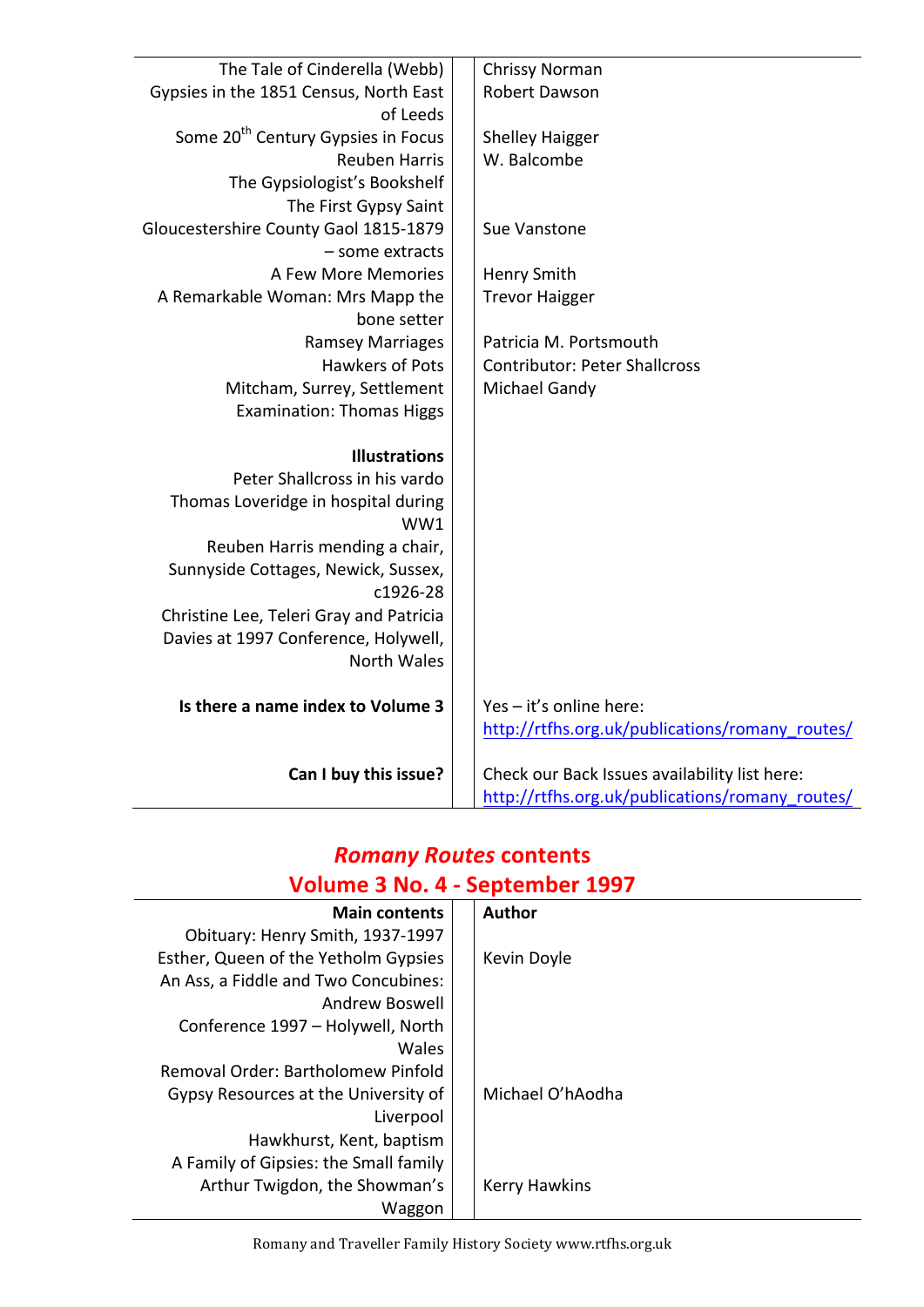| A Royal Family: the family of Elijah    |                                                 |
|-----------------------------------------|-------------------------------------------------|
| <b>Boswell</b>                          |                                                 |
| Matty Cooper, the Royal Rat-catcher,    | Janet Keet-Black                                |
| Part 1                                  |                                                 |
| Inscription in a Graveyard              |                                                 |
| The Gypsiologist's Bookshelf            |                                                 |
| From the Blackburn Mercury, 14          | From June Huntingdon                            |
| September 1844: death of Joseph Lee     |                                                 |
| The Church in the Wood, Bramdean,       |                                                 |
| Hampshire                               |                                                 |
| Starting Out in Gypsy Family History,   | Alan McGowan                                    |
| Part 3: Parish Registers                |                                                 |
| <b>New Books</b>                        |                                                 |
|                                         |                                                 |
| <b>Illustrations</b>                    |                                                 |
| The Palace at Kirk Yetholm, 1988        |                                                 |
| <b>Matthias Cooper</b>                  |                                                 |
| The Church in the Wood, Bramdean,       |                                                 |
| Hampshire                               |                                                 |
| The Hawkins family at the Church in the |                                                 |
| Wood                                    |                                                 |
| Is there a name index to Volume 3?      | Yes - it's online here:                         |
|                                         | http://rtfhs.org.uk/publications/romany routes/ |
|                                         |                                                 |
| Can I buy this issue?                   | Check our Back Issues availability list here:   |
|                                         | http://rtfhs.org.uk/publications/romany_routes/ |

#### *Romany Routes* **contents Volume 3 No. 5 – December 1997**

| <b>Main contents</b>                             | <b>Author</b>    |
|--------------------------------------------------|------------------|
| The Holocaust Exhibition                         |                  |
| The Loveridges of Market End                     | Pat Loveridge    |
| The Romany Society: George Bramwell              |                  |
| Evans                                            |                  |
| Some Hauntings and Hearsay                       | Ian Orchard      |
| First of Lee and Latter Lee: horse fairs         | Barbara Feston   |
| An Important Early Find: Boswell and             | Robert Dawson    |
| Faw marriage, 1623                               |                  |
| Matty Cooper, the Royal Rat-catcher,             | Janet Keet-Black |
| Part 2                                           |                  |
| The Family of Thomas Wallser,                    | Carolyn Prola    |
| <b>Travelling Showman</b>                        |                  |
| Death of a King of the Gipsies: Charles I        |                  |
| of Yetholm                                       |                  |
| Wooden Flower-making – the Romany                | Michael O'hAodha |
| Way                                              |                  |
| Some Early 19 <sup>th</sup> Century City Lodgers |                  |
| The Funeral of Sarah Bunce                       | John Moody       |
| The Gypsiologist's Bookshelf                     |                  |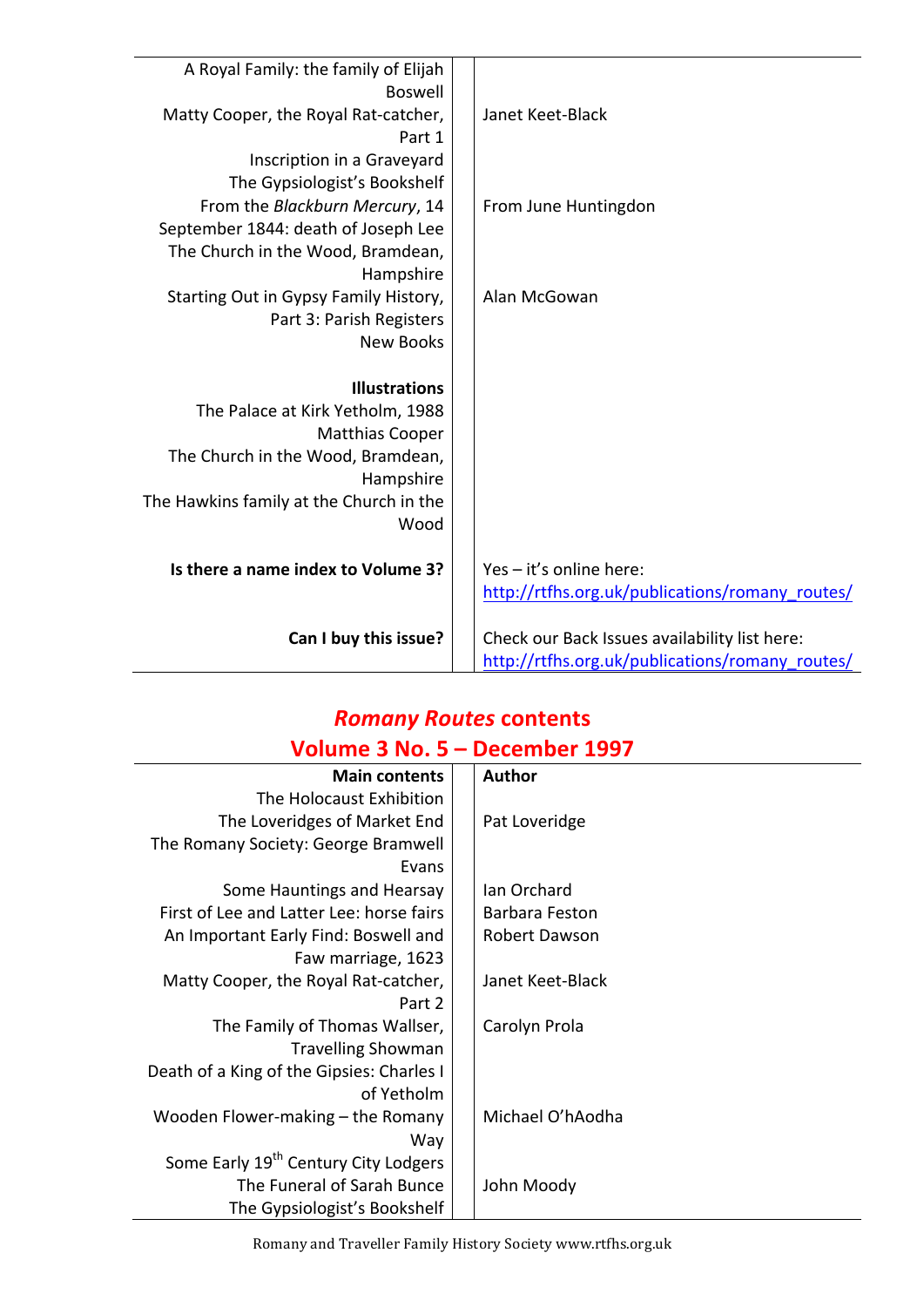| Starting Out in Gypsy Family History, | Janet Keet-Black                                |
|---------------------------------------|-------------------------------------------------|
| Part 4: Police Records                |                                                 |
| Camfield, a Family of Travelling      | R. Matthews                                     |
| <b>Hawkers</b>                        |                                                 |
| Was It Rheumatism, or Was He Drunk?   | Helen Wright                                    |
| Sampson Stephens                      |                                                 |
| Some Gloucestershire Baptisms         | Helen Wright                                    |
| New Books                             |                                                 |
| A Place of Burial: Thomas Lee and     | J. P. Moody                                     |
| Louisa Bunts, Ridge, Hertfordshire    |                                                 |
|                                       |                                                 |
| <b>Illustrations</b>                  |                                                 |
| Gypsy on the Downs                    |                                                 |
| The Family of Thomas Wallser          |                                                 |
| Louie, Betsy, Amy and Susie Sanders,  |                                                 |
| <b>Charlotte Orchard</b>              |                                                 |
|                                       |                                                 |
| Is there a name index to Volume 3?    | Yes - it's online here:                         |
|                                       | http://rtfhs.org.uk/publications/romany_routes/ |
|                                       |                                                 |
| Can I buy this issue?                 | Check our Back Issues availability list here:   |
|                                       | http://rtfhs.org.uk/publications/romany_routes/ |

### *Romany Routes* **contents Volume 3 No. 6 – March 1998**

| <b>Main contents</b>                   | <b>Author</b>           |
|----------------------------------------|-------------------------|
| I Wish - But They Didn't               | Patsy and Ian Patterson |
| A Sad Incident: Annie Lee, Derbyshire, | Robert Dawson           |
| 1930                                   |                         |
| The Pidgleys, Part 1                   | David Pedgley           |
| <b>Pidgley Family Tree</b>             |                         |
| <b>RTFHS on American Television?</b>   |                         |
| A Painter of Gypsies: Amelia Goddard   | <b>Tim Goddard</b>      |
| The Gypsiologist's Bookshelf           |                         |
| Lost Pinfolds/Penfolds                 | Janet Keet-Black        |
| The Travellers Return                  | Kevin and Kathy Doyle   |
| Starting Out in Gypsy Family History,  | <b>Sharon Floate</b>    |
| Part 5: Poor Law Sources               |                         |
| New Books                              |                         |
| Samuel Brazil, 1899-1918               | Jim Beaney              |
| <b>Forging New Friendships</b>         | Les Jones               |
| <b>Financial Statement</b>             |                         |
|                                        |                         |
| <b>Illustrations</b>                   |                         |
| <b>Canadian and Australian Friends</b> |                         |
| Samuel Brazil, King's Royal Rifle      |                         |
| Brigade, WW1                           |                         |
| The Ginnett circus family, grave in    |                         |
| <b>Brighton Cemetery</b>               |                         |
|                                        |                         |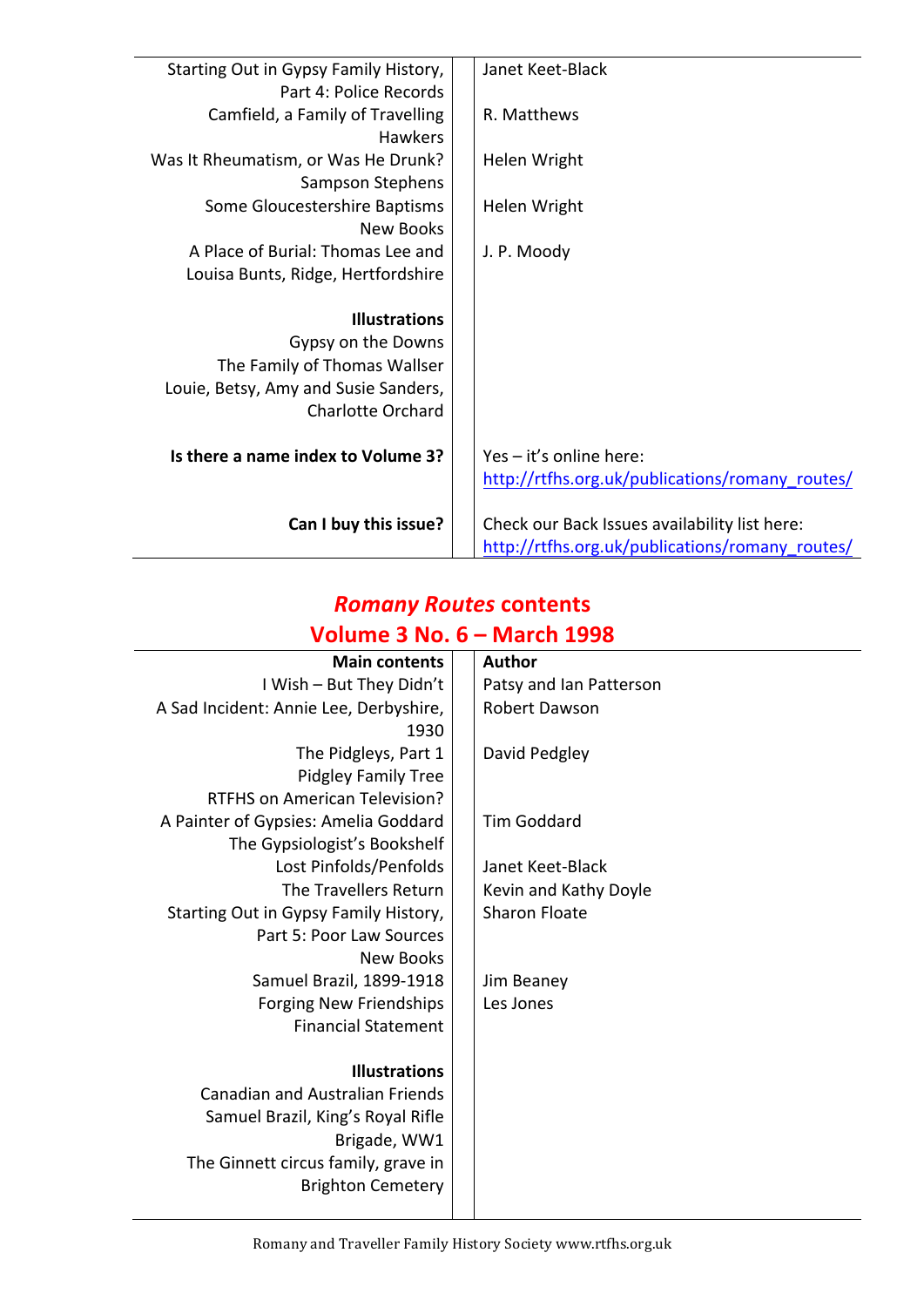| Is there a name index to Volume 3? | Yes - it's online here:<br>http://rtfhs.org.uk/publications/romany routes/                       |
|------------------------------------|--------------------------------------------------------------------------------------------------|
| Can I buy this issue?              | Check our Back Issues availability list here:<br>http://rtfhs.org.uk/publications/romany routes/ |

## *Romany Routes* **contents Volume 3 No. 7 – June 1998**

| <b>Main contents</b>                   | <b>Author</b>                                   |
|----------------------------------------|-------------------------------------------------|
| 'Strange Gypsy Custom' - Sad Sequel to | From Mary Horner (nee Hearn)                    |
| <b>Hopyard Fatality at Dormington</b>  |                                                 |
| A Penfold/Orchard Descent: Family      | Ian Orchard                                     |
| Tree                                   |                                                 |
| Starting Out in Gypsy Family History,  | Kathleen Doyle                                  |
| Part 6: School Records                 |                                                 |
| A Great Day at the Fair                |                                                 |
| The Hartlake Tragedy                   | Anne Hughes                                     |
| Romanies of Birmingham                 | John Loveridge                                  |
| The Gypsiologist's Bookshelf           |                                                 |
| <b>Some Oral Tradition</b>             | Ian Orchard                                     |
| The Pidgleys, Part 2                   | David Pedgley                                   |
| The Gypsies: from the Stockport        |                                                 |
| Advertiser, 1842                       |                                                 |
| <b>New Books</b>                       |                                                 |
|                                        |                                                 |
| <b>Illustrations</b>                   |                                                 |
| The Hop-pickers' Monument, Hadlow,     |                                                 |
| Kent                                   |                                                 |
| Alice Ransome and Annie Brazil         |                                                 |
| Britannia Sanders, Mike Sanders,       |                                                 |
| Sophie Orchard                         |                                                 |
| Celia Cooper/Hughes                    |                                                 |
|                                        |                                                 |
| Is there a name index to Volume 3?     | Yes - it's online here:                         |
|                                        | http://rtfhs.org.uk/publications/romany routes/ |
| Can I buy this issue?                  | Check our Back Issues availability list here:   |
|                                        | http://rtfhs.org.uk/publications/romany_routes/ |

## *Romany Routes* **contents Volume 3 No. 8 – September 1998**

| <b>Main contents</b>             | <b>Author</b> |
|----------------------------------|---------------|
| The Boswells in Layton Cemetery, | George Clarke |
| Blackpool                        |               |
| The Knife Grinder: Riley Boswell | Pat Geraghty  |
| The Gypsiologist's Bookshelf     |               |
| Chairman's Report                |               |
| Conference 1998 - Banbury,       |               |
| Oxfordshire                      |               |